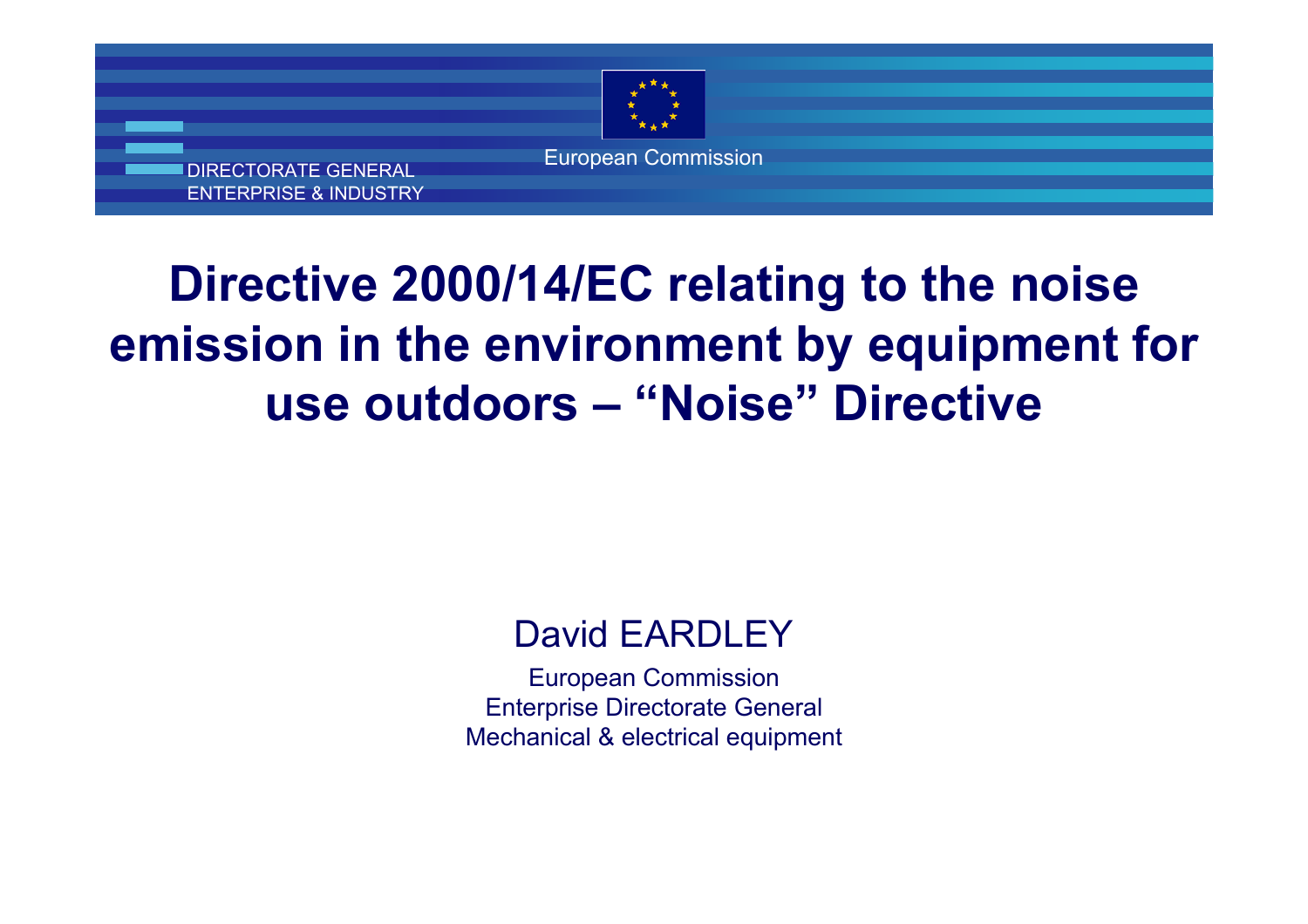



# **The Directive seeks to harmonise the noise emissions of outdoor equipment so as to provide for a Single Market as well as protecting the health and well-being of the citizen**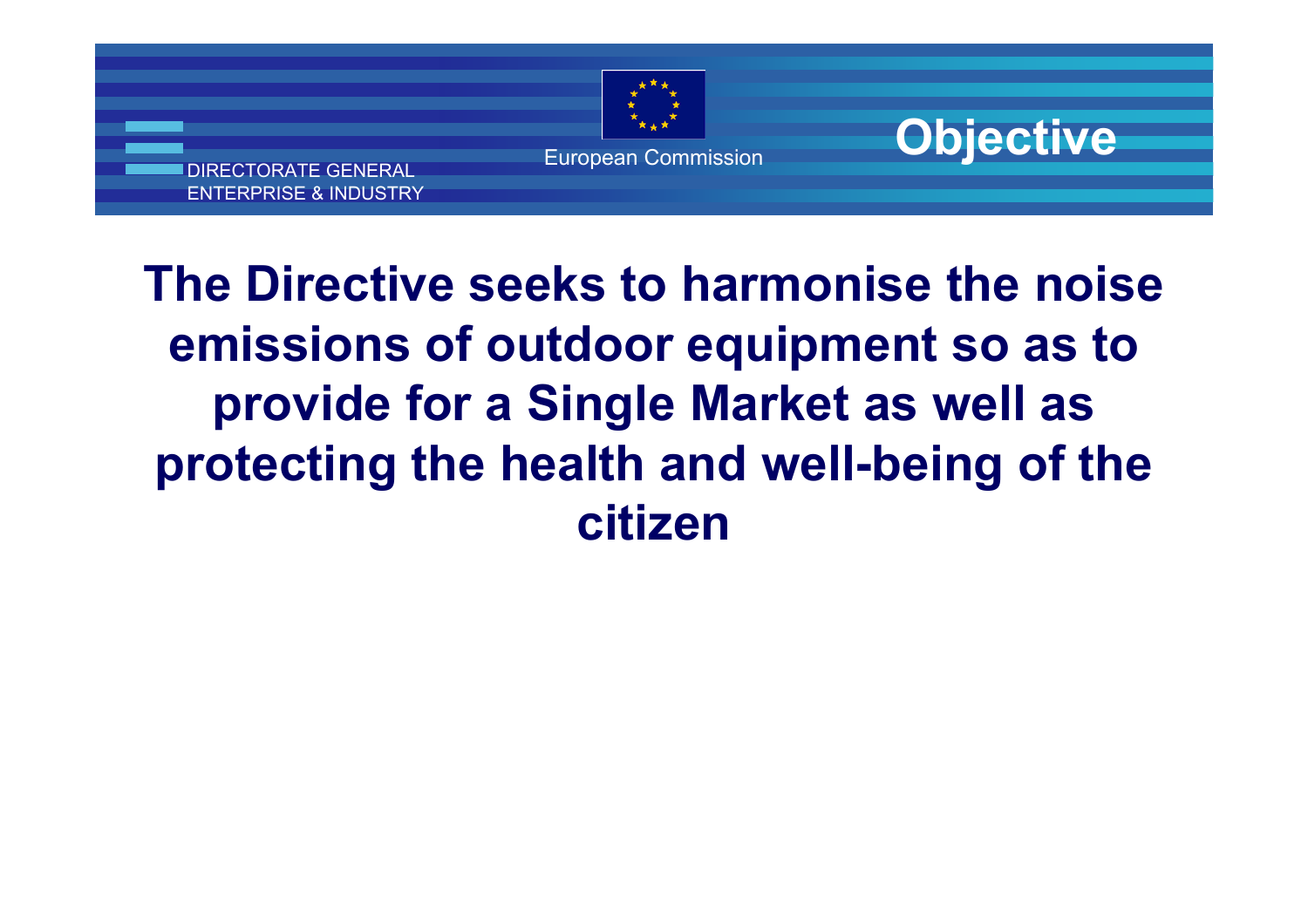

#### •**It is a "global" and "old" approach but allows CE marking (states "New" in whereas but has mandatory standards)**

#### •**Available from 3 July 2001, mandatory from 3 January 2002, replacing nine previous directives**

#### •**Article 95**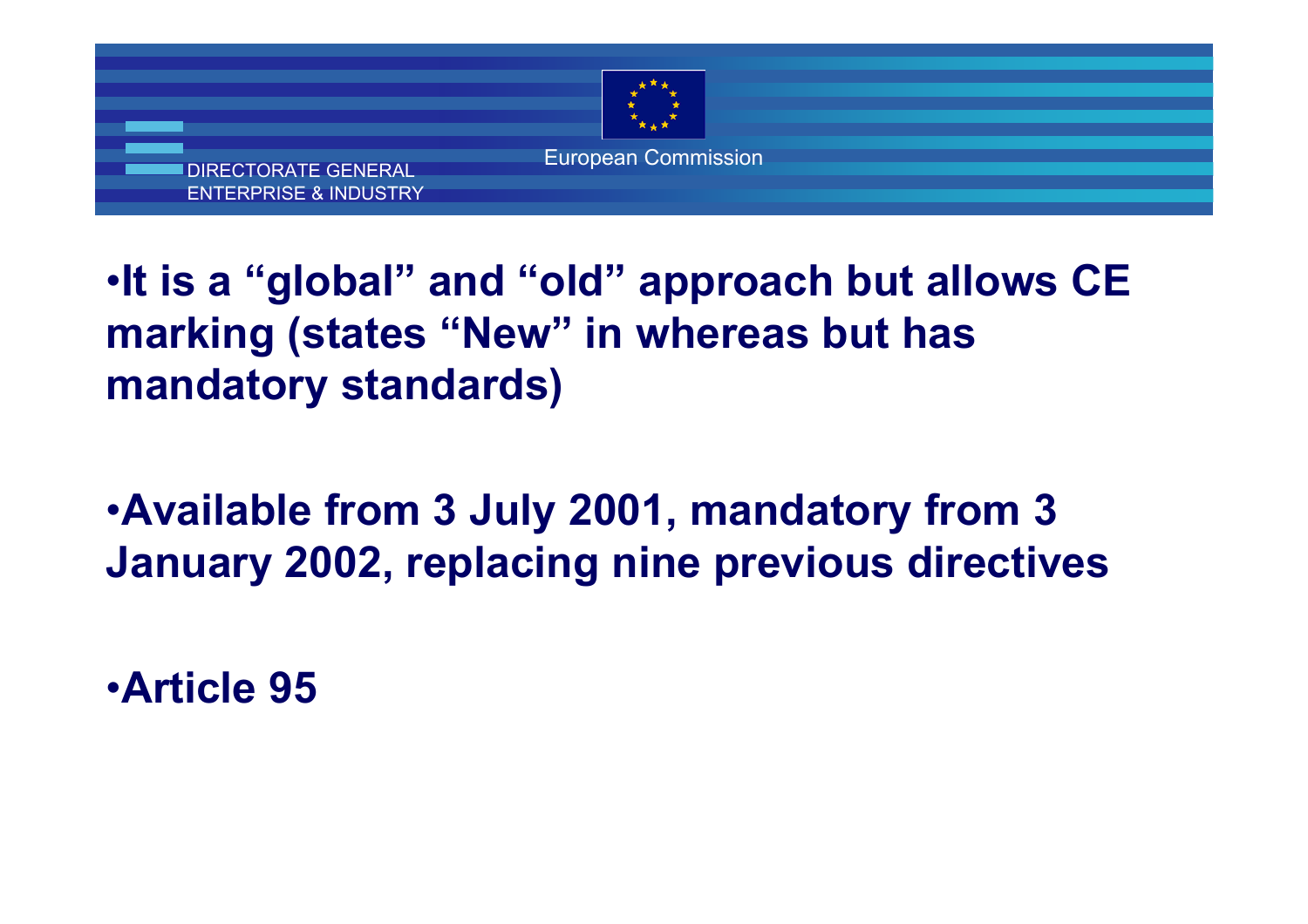

**Scope**



# **It covers fifty seven types of equipment, from lawnmowers to snow ploughs, bulldozers to cranes, estimated at 15-20 BN Euro**

**All of these types of equipment are "machines" according to Article 1(2) of the Machinery Directive (bottlebanks)**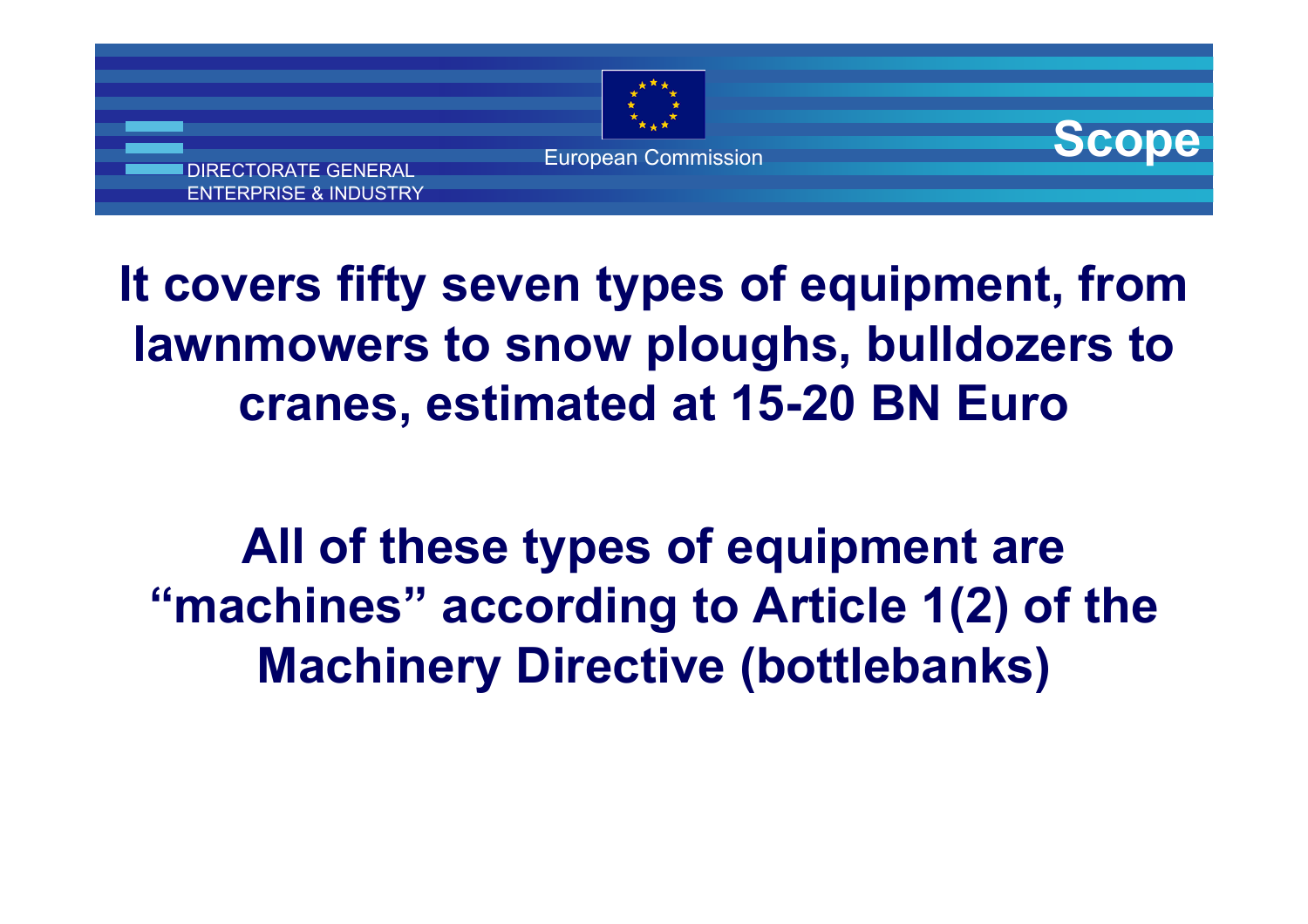

#### European Commission **Scope**

#### DIRECTORATE GENERAL ENTERPRISE & INDUSTRY







*Articulated* 





*frame dumper Compact dumper (<4500 kg)*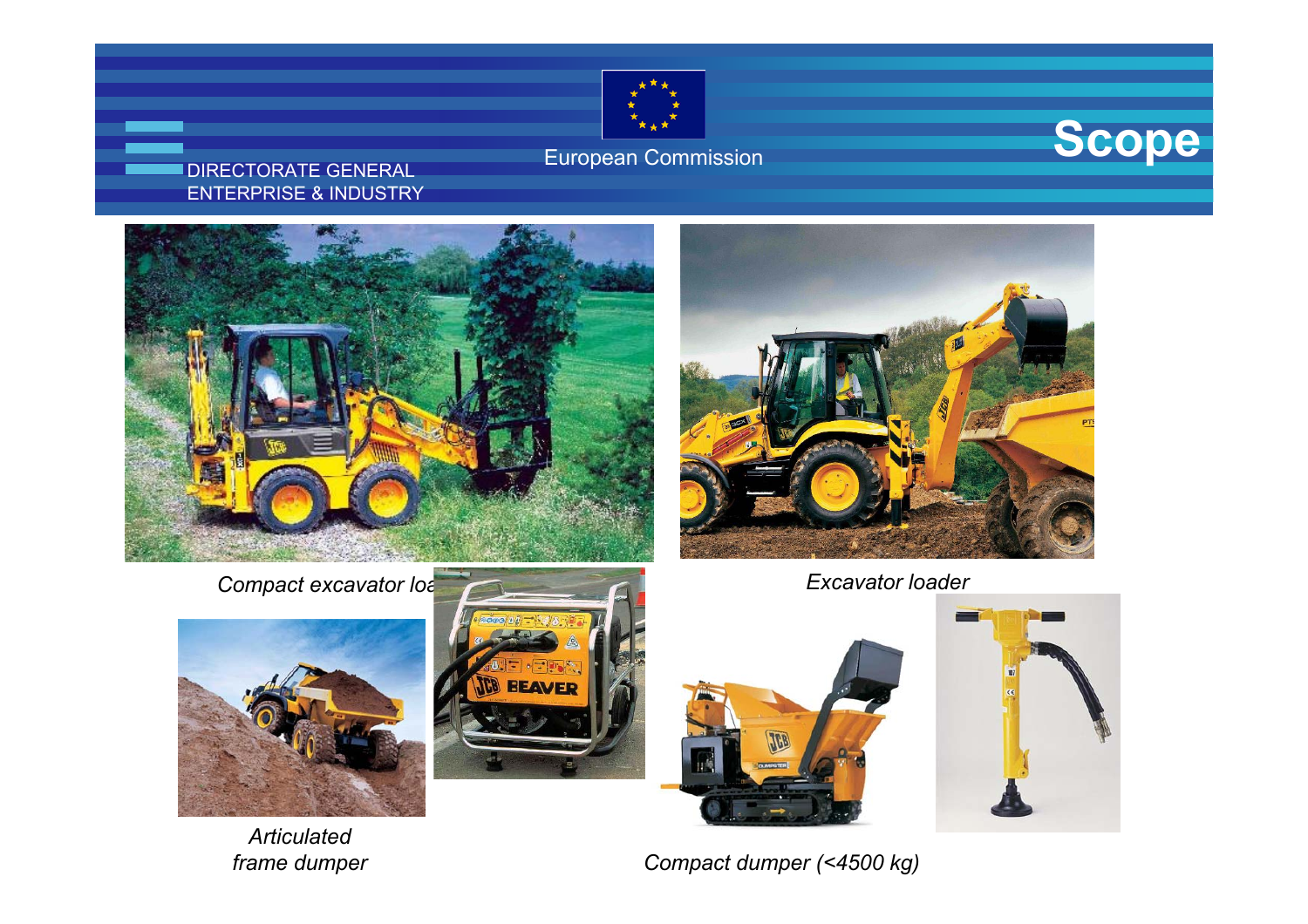

**Scope**



# **Thirty-five types have mandatory noise labelling only (Article 13), mandatory noise limits are provided for the remaining twentytwo.**

# **The permissible sound power level is provided for in dB(A)**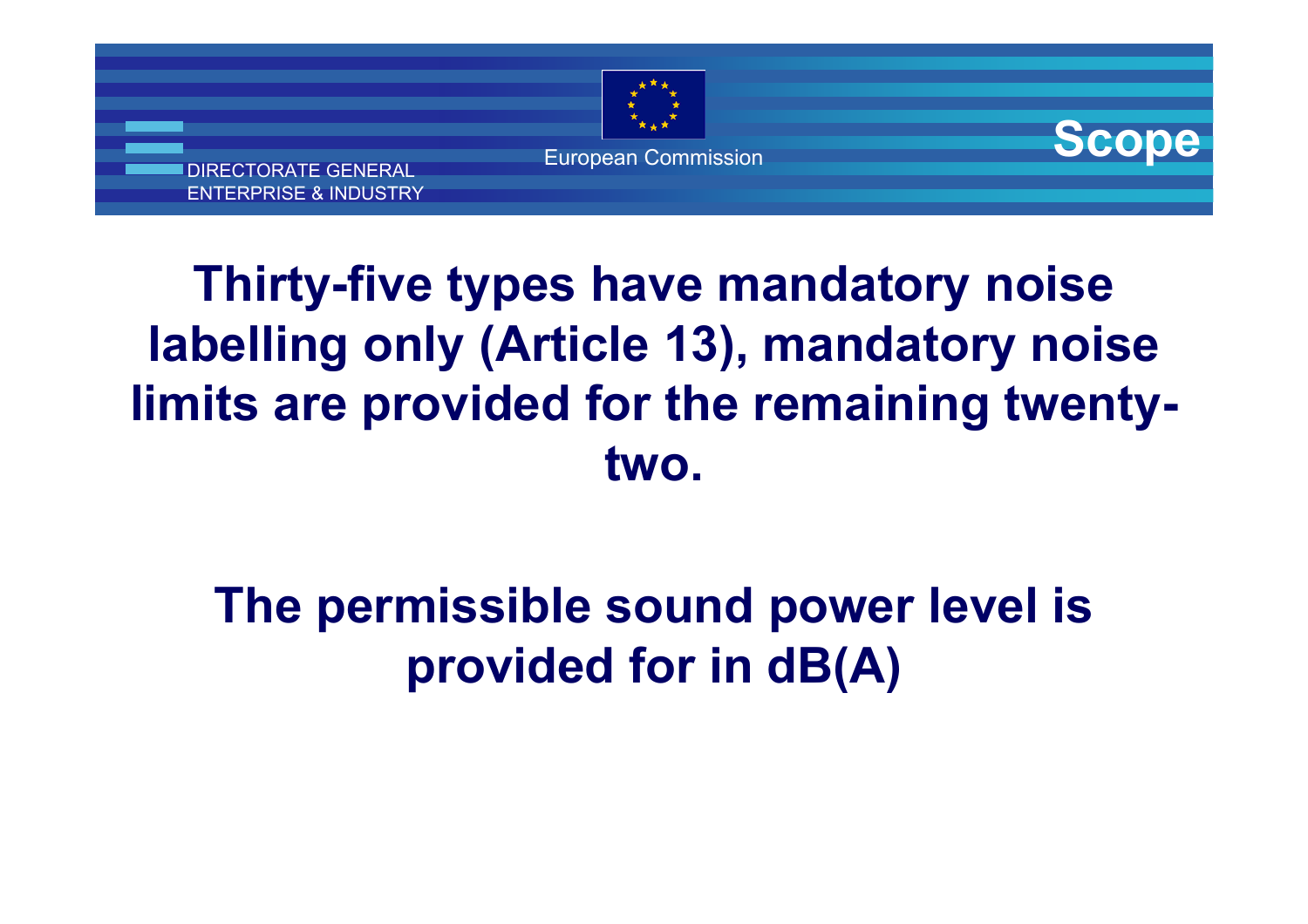

# **Test codes are provided in the Directive (Annex III) for the measurement of the sound power. These are a mixture of ENs, ISO etc.**

# **However, noise measurement uncertainty is not dealt with in the Directive**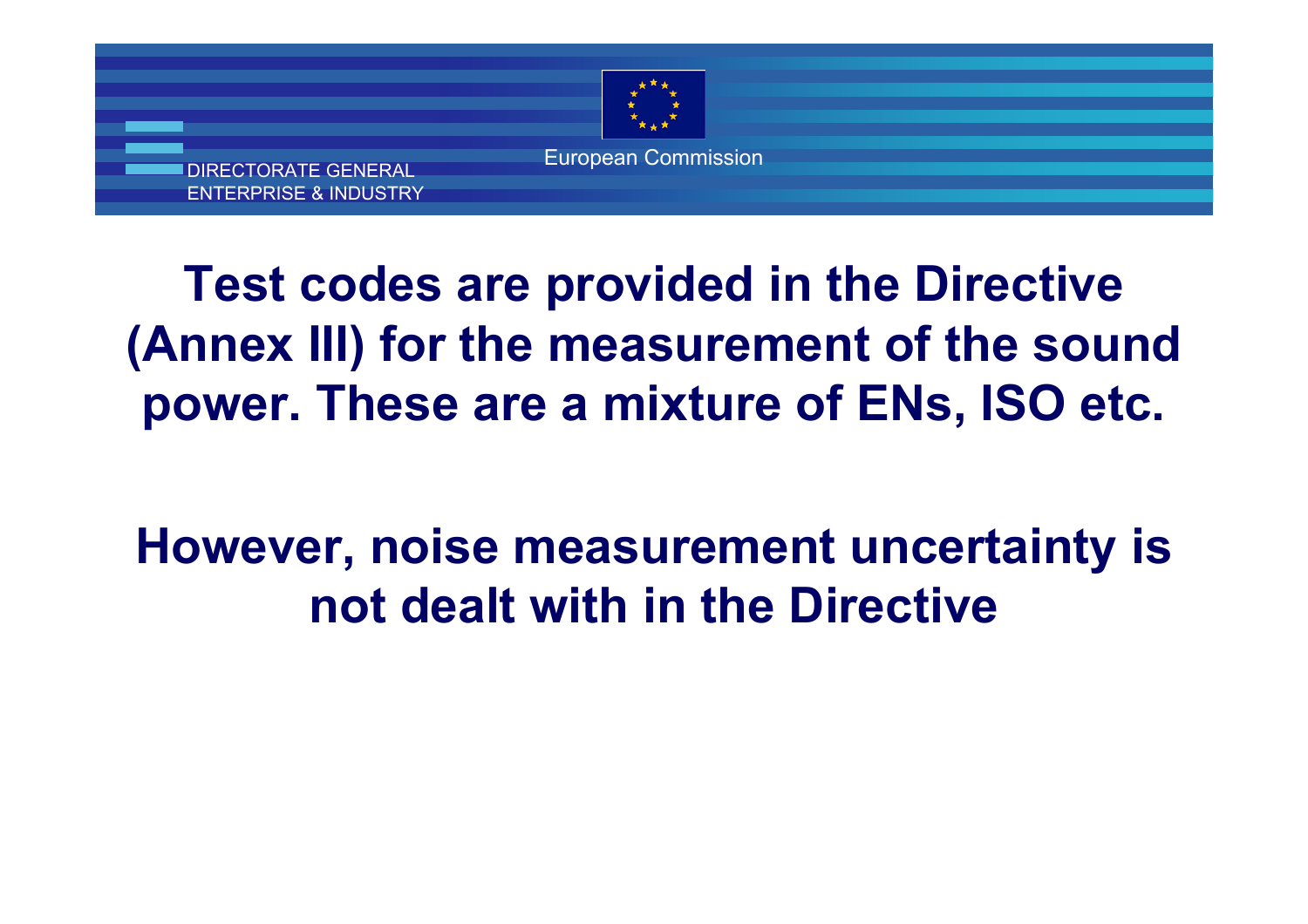

DIRECTORATE GENERAL ENTERPRISE & INDUSTRY

# **A trained human ear can hear the difference of 2dB**

# **A reduction of 3 dB requires a reduction in sound power of 50%**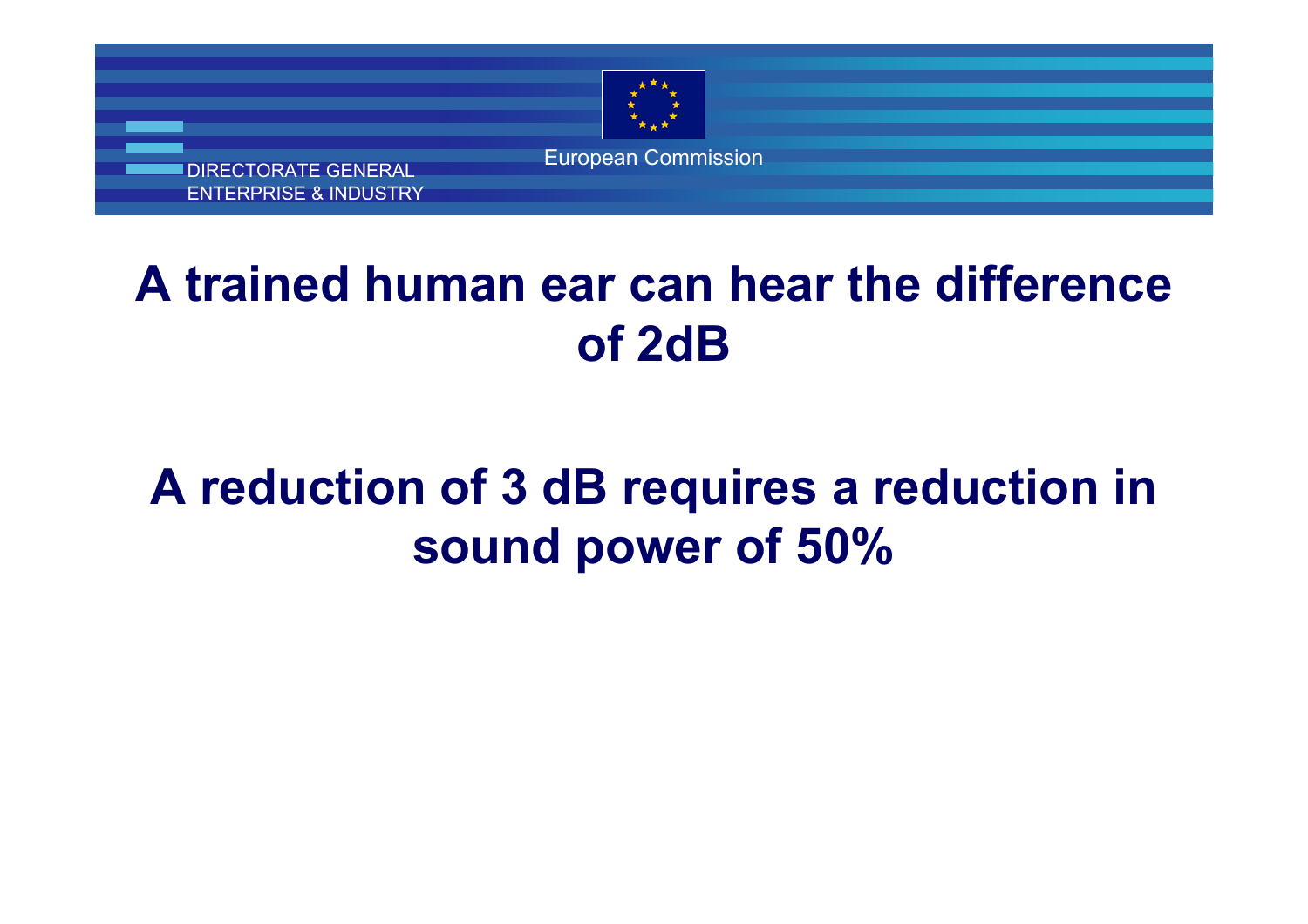

**Modules**

# **Article 12**

- **Internal control of production with an assessment of**
- **technical documentation (Annex VI)**
- **Unit Verification (Annex VII)**
- **QA (full) (Annex VIII)**
- **Article 13**
	- **Internal control of production**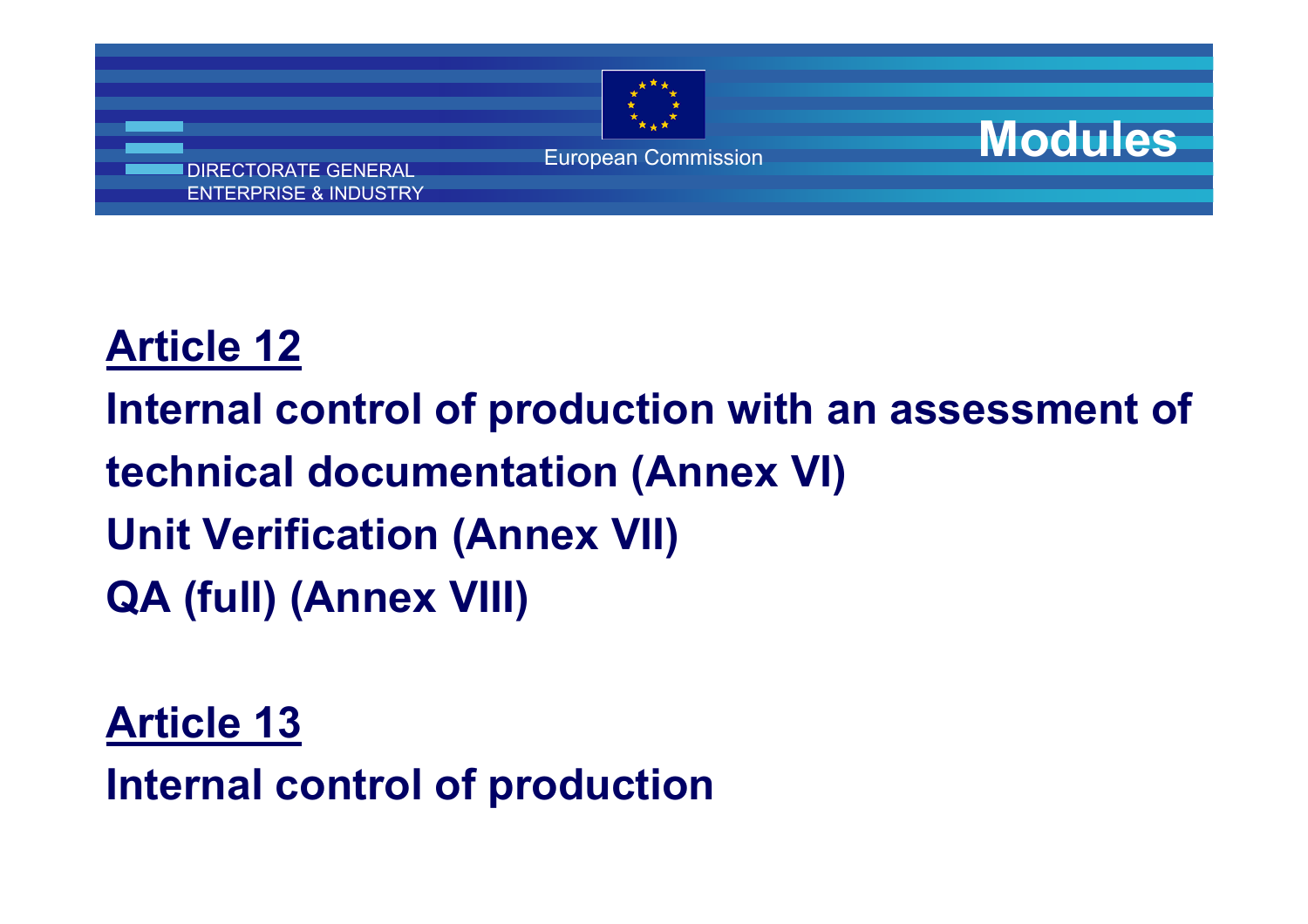

**Commitology**

#### **Regulatory Committee to amend the test codes at Annex III so long as this does not change the measured sound value**

#### *Advisory Committee to assist the COM with respect to the report and potential amendment foreseen at Article 20*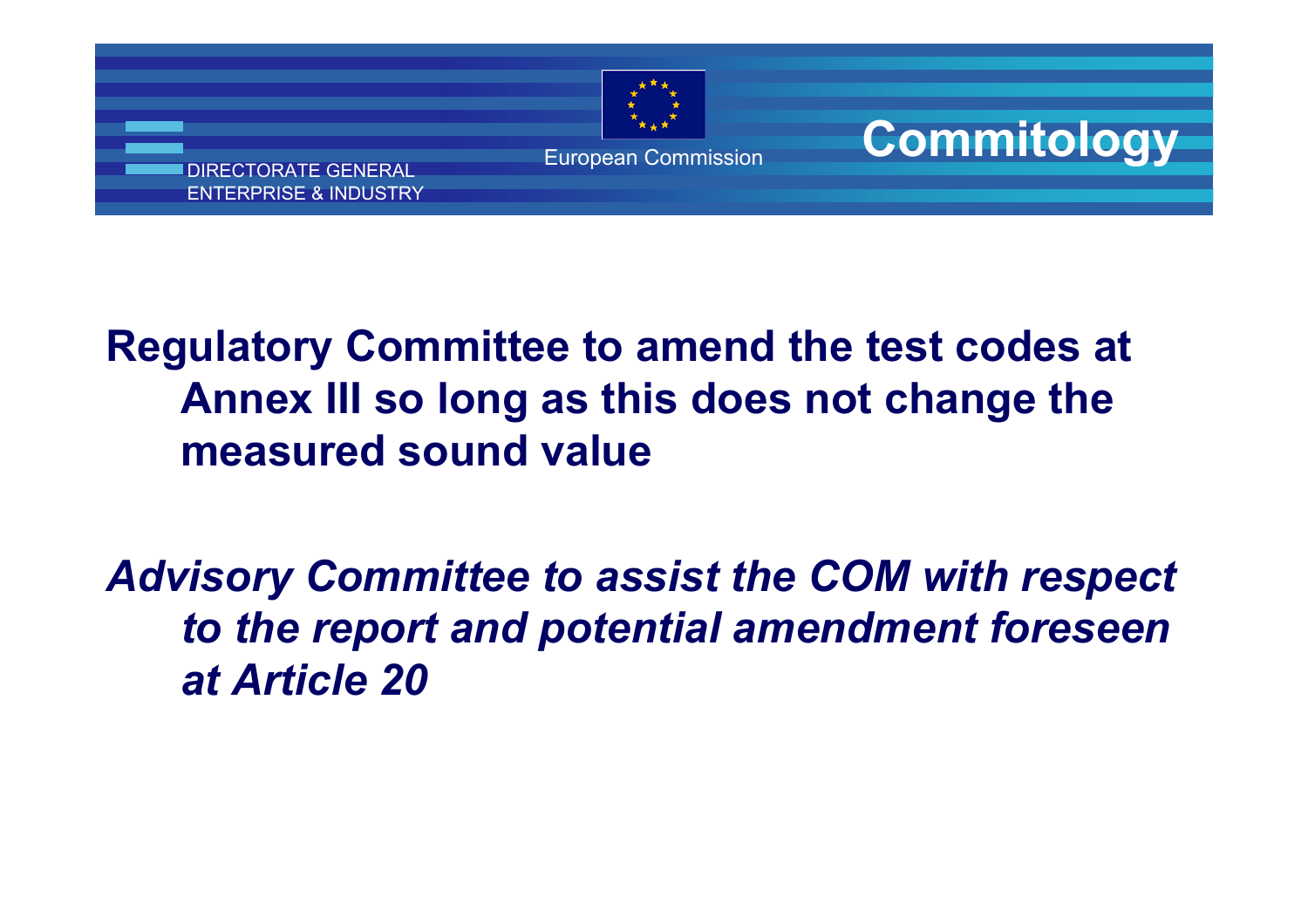

**Limit values**

# **Two phases to be applied from 3 January 2002 and 2006 respectively**

**For three types of lawnmowers, the second stage limits required a report and subsequent amendment on their applicability (by 3 June 2002) in order to apply**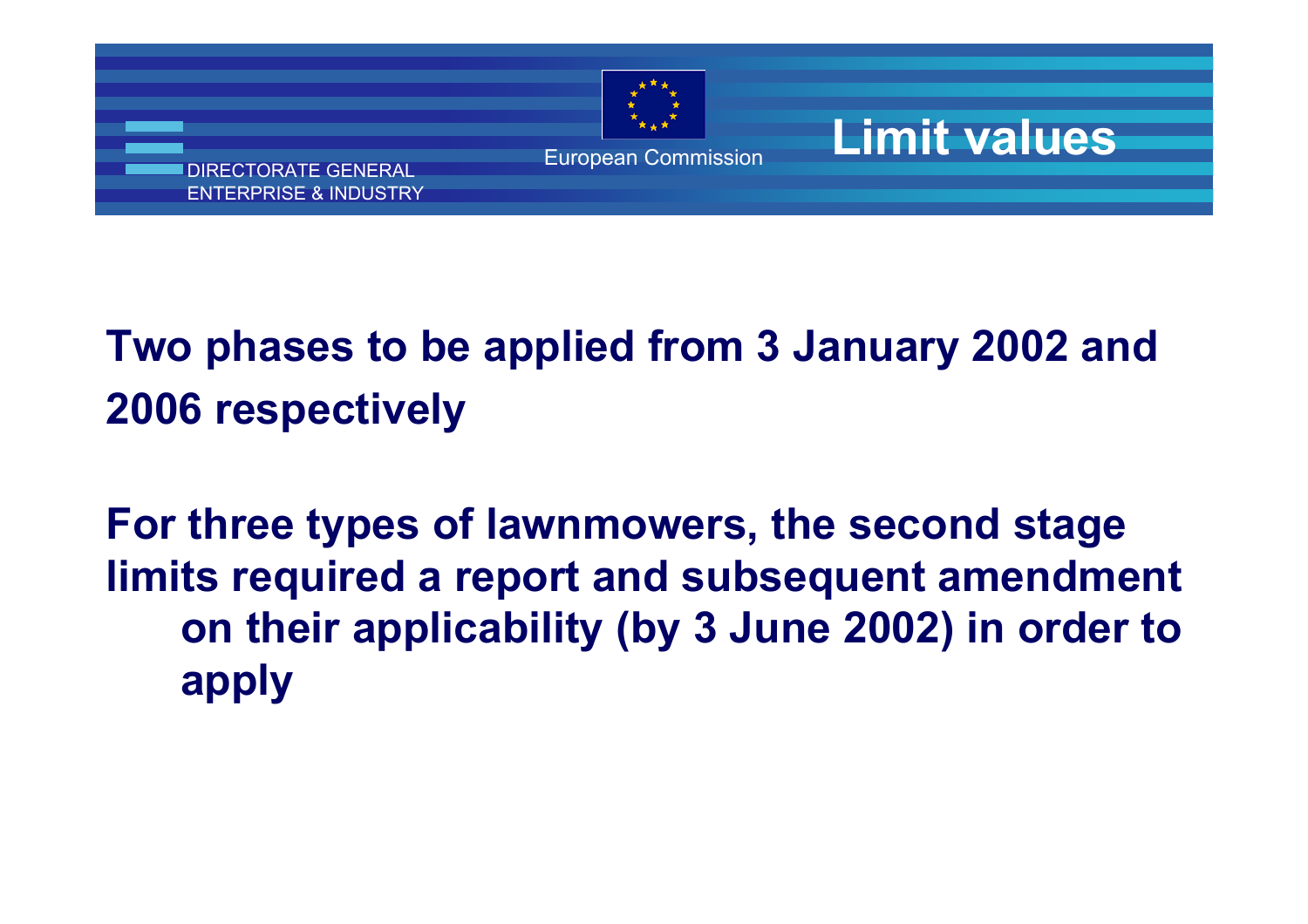

**Data**

# **The manufacturers has to send his DoC both to themember State in which he resides and to COM**

#### **COM publishes this information (at least annually)**

**Data to be used to develop the Directive**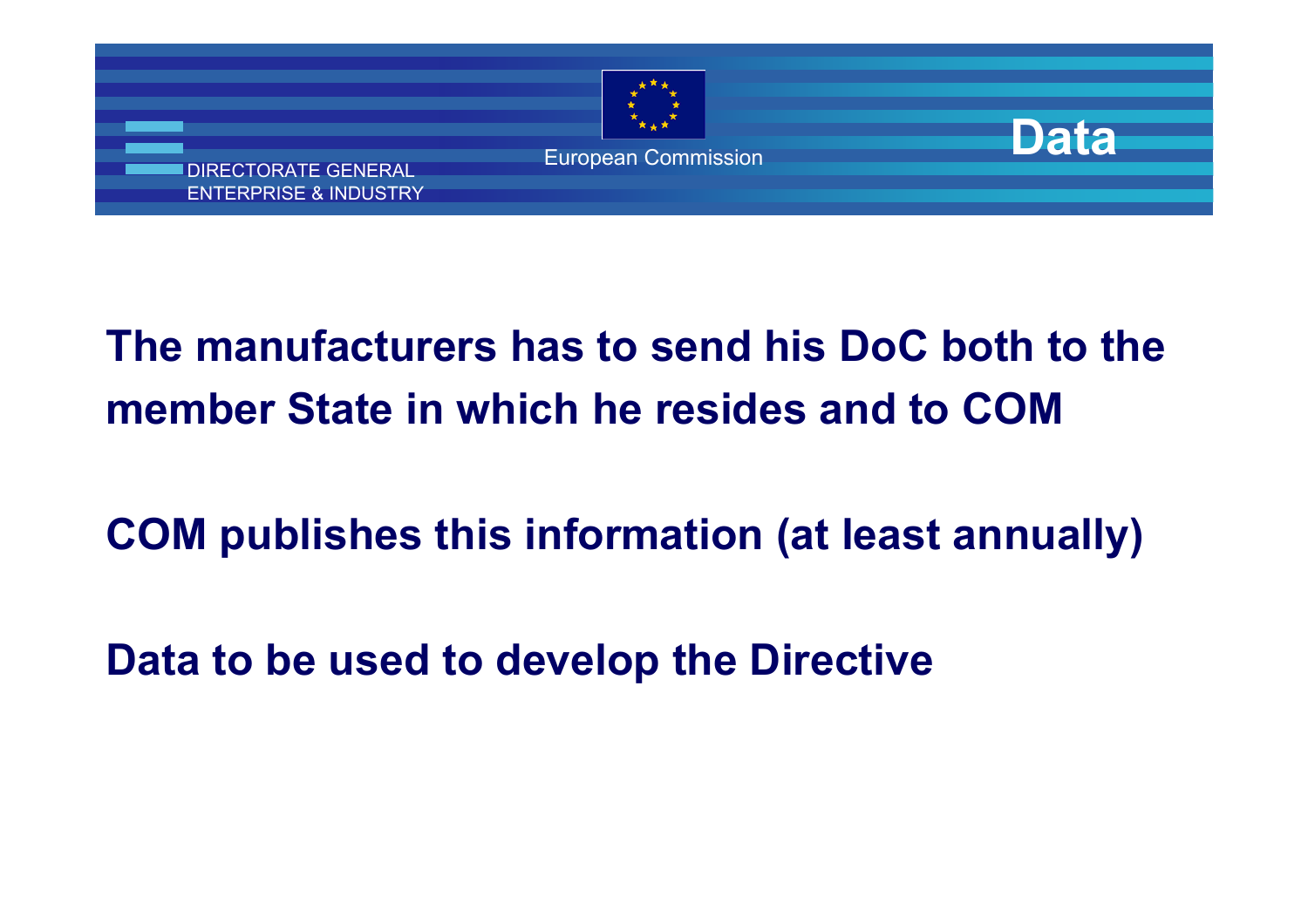

**Work Programme**

#### **Article 16 – to publish the noise data collected**

#### **Article 20.1 To provide a report on the directives (possibly including an amending proposal) to the Parliament and the Council by 3 January 2005.**

**Article 20.3 To provide a report on lawnmowers (by 3 July 2002**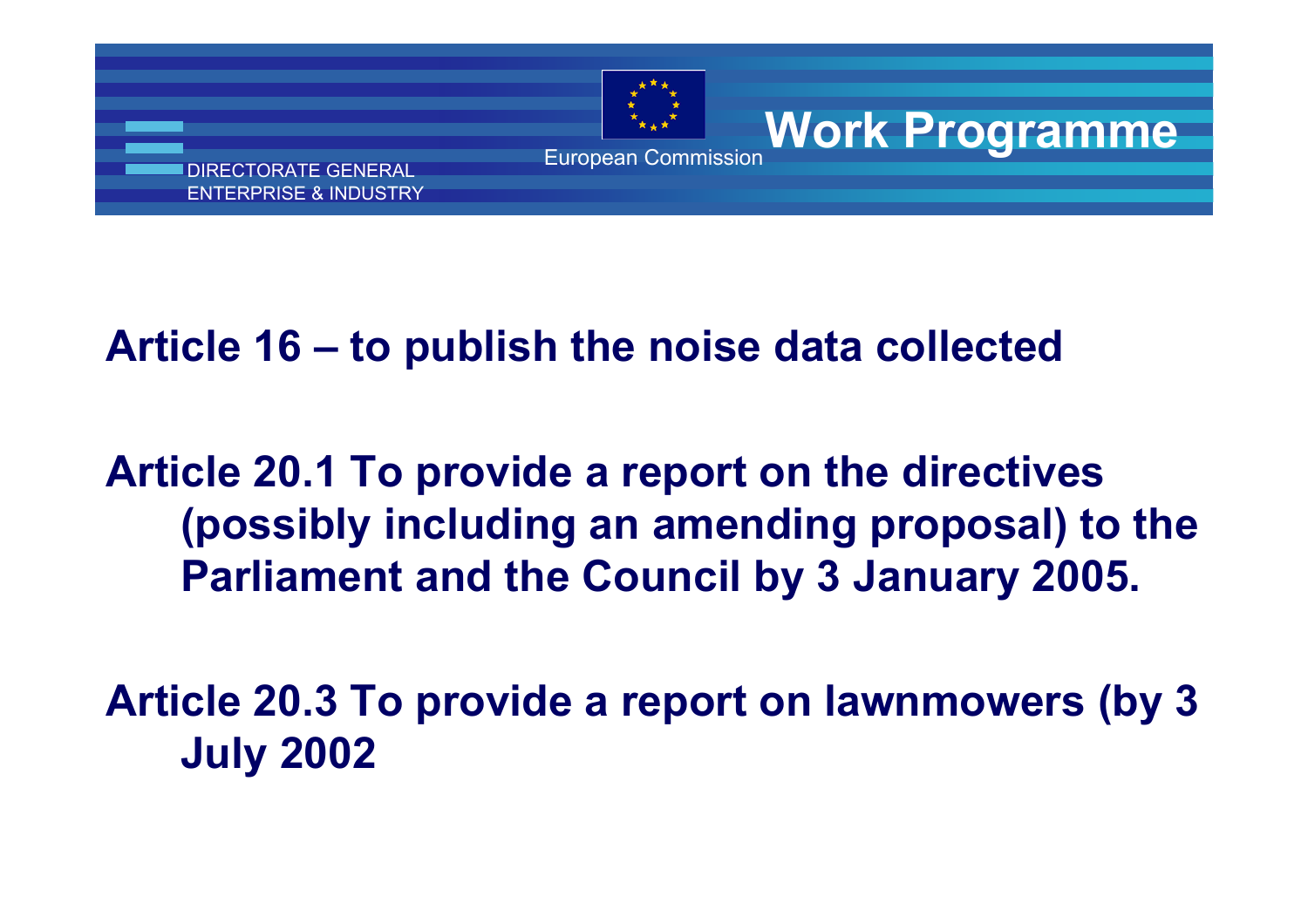

**Work to-date**

DIRECTORATE GENERAL ENTERPRISE & INDUSTRY

#### **Article 16.4 – Public database now available on Europa website**

**Article 20.1 A Call for Tender has been published to serve as a basis for the COM Report (2nd Quarter next year).**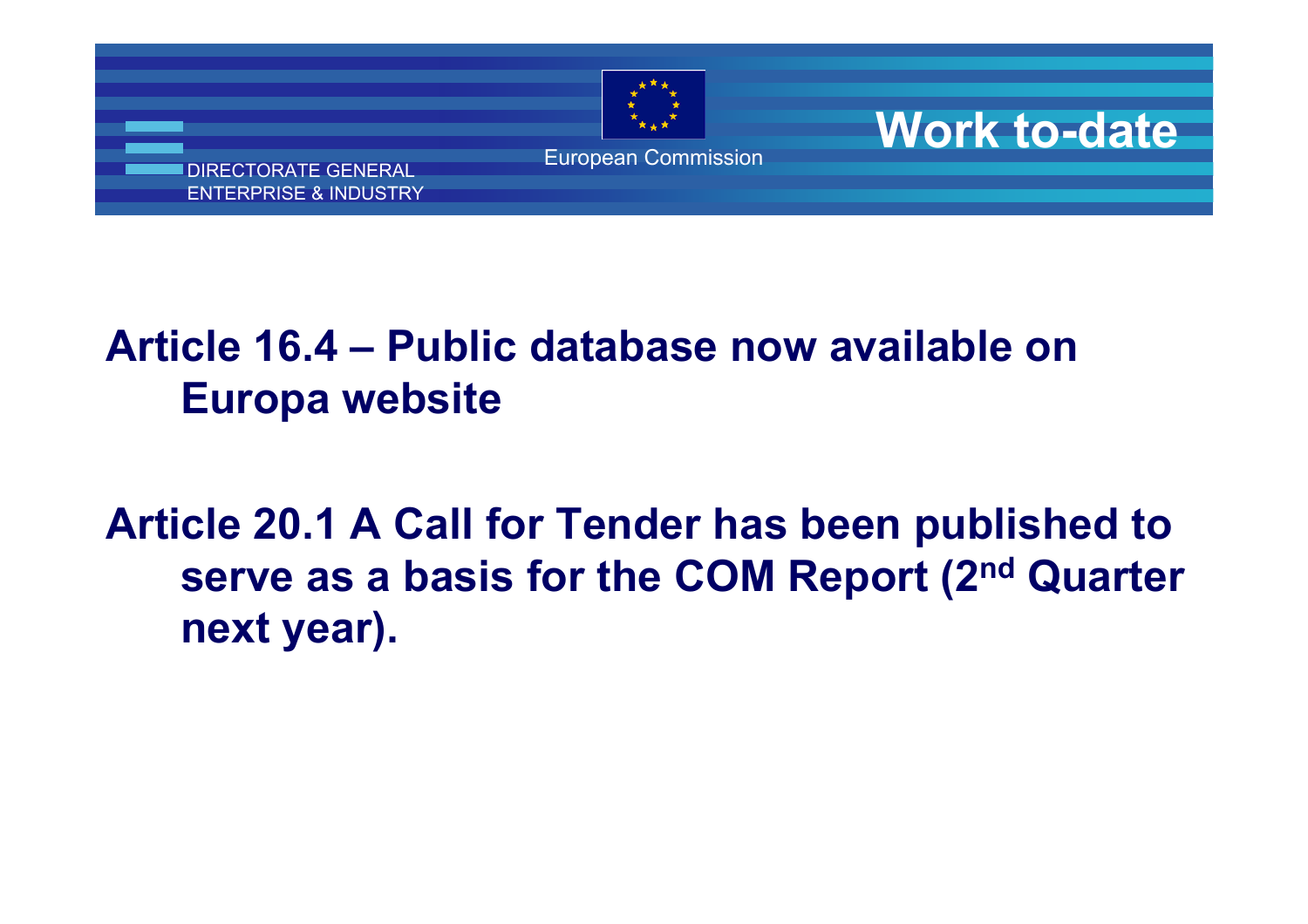

**Problems**

DIRECTORATE GENERAL ENTERPRISE & INDUSTRY

### **Eight types of equipment cannot meet the second stage limits**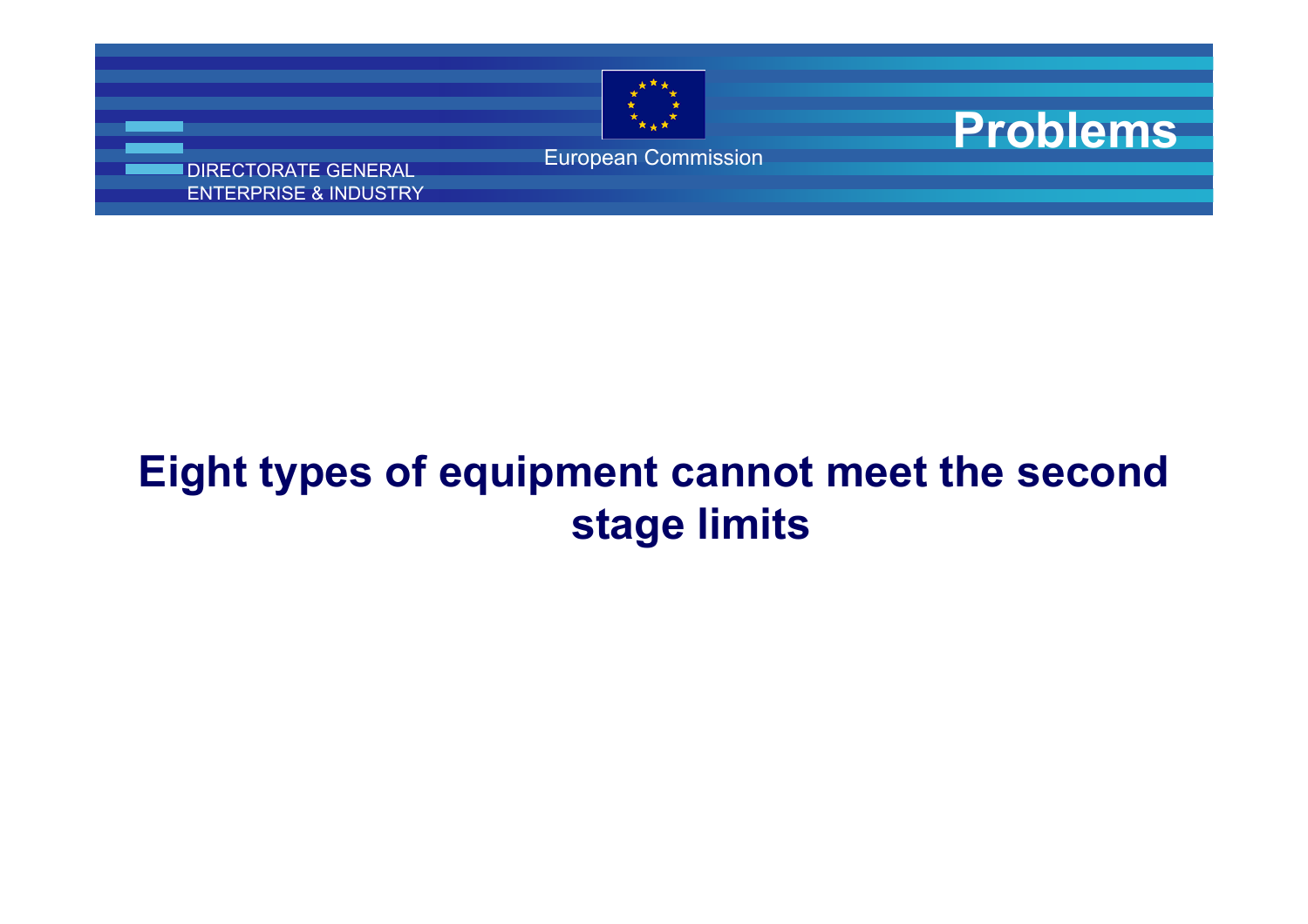

**Solutions**

European Commission

DIRECTORATE GENERAL ENTERPRISE & INDUSTRY

 **The Directive has been amended [2005/88/EC] so that the Stage II limits will not apply to these eight types of machines until a further amendment (if considered possible)**

 **"Experts Working Group" set up, to be assisted by "Working Group 7" Notified Bodies provided with CIRCA and admin assistance. Mandate to develop standards prepared. Internet site published. Letter to member States regarding market surveillance sent.**